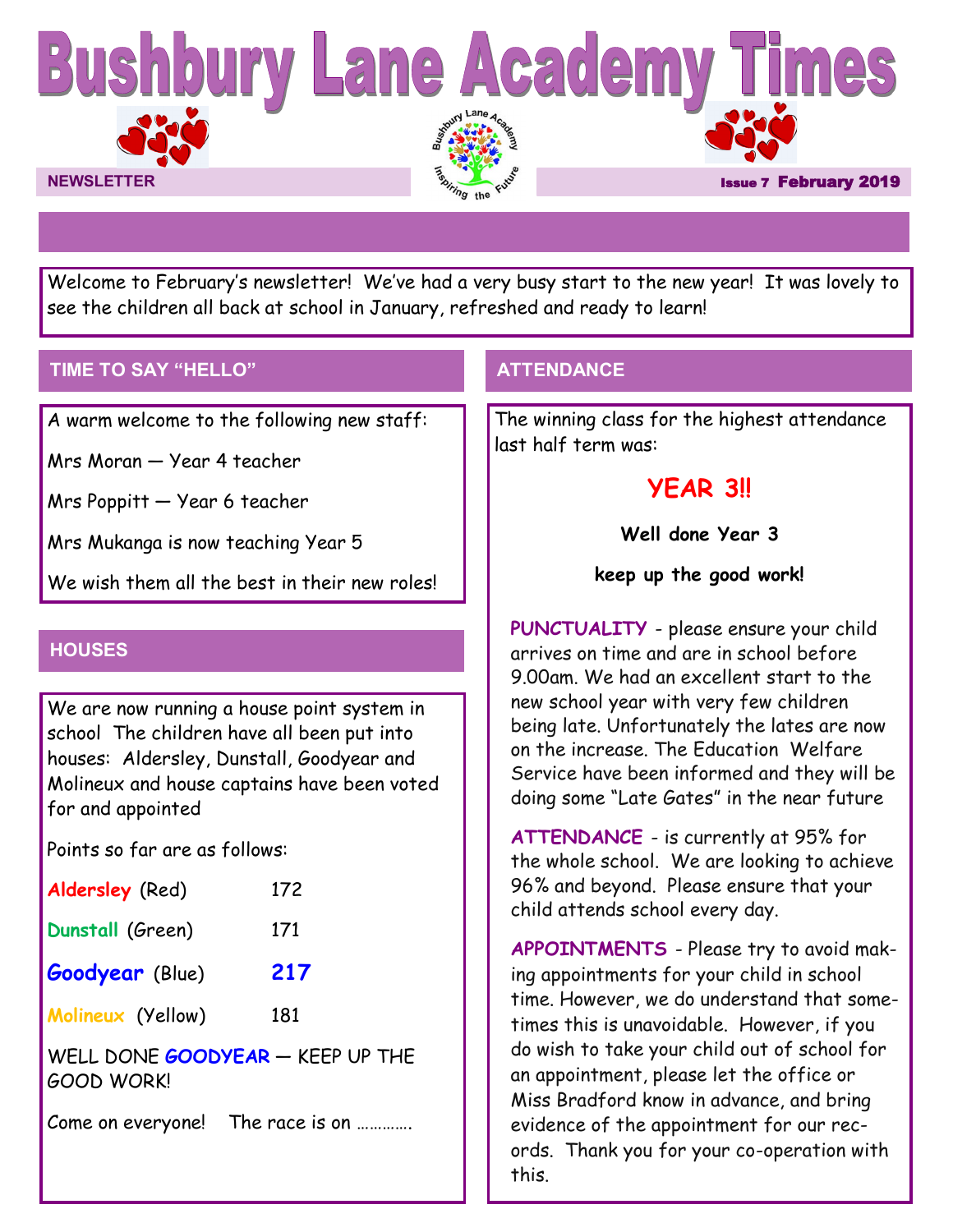# **TEACHERS' CORNER / SCHOOL NEWS**

## **Christmas Fayre**

It seems a long time ago, but we took a fantastic £746.00 at the Christmas Fayre! Thanks to everyone who donated, and came to support us on the day! This money will be used to help improve your child's time here at Bushbury Lane Academy!

## **Scolastic Book Fayre**

Our book fayre has been a success again—we took over £230.00 from which we will receive commission to enable us to purchase more lovely books for our Library Bus! Thanks to everyone who supported us.

## **Chinese New Year**

The Chinese New Year celebrations were a great success. It's the year of the Pig and the children came dressed in red and enjoyed a Dragon Dance and other activities throughout the day, including a special Chinese menu at lunchtime. Thanks to all parents who supported us and made it possible for us to enjoy a fabulous day!



# **Residential Trips**

Plans are now well under way for our three forthcoming residential trips: Current Year 4 and 5 children have the opportunity to go to France next February, Year 6 will be going to Boreatton Park in the summer, and Year 3 have the opportunity to go to Kingswood for an overnight stay in July

If your child is going, please remember to pay your deposit as soon as possible to reserve their place!

# **Year 1 Trip**

Year 1 had a fabulous time on their trip to Wild! Zoological gardens on Thursday 7th February. They saw meerkats, snakes, parrots and lots of other small animals.



Our new style breakfast club "Early Birds" is proving very popular. However, numbers are limited and you **MUST** book places for your child **at least 48 hours IN ADVANCE**  online via Scopay, or places can be booked via the office if online booking is not available due to insufficient notice. Please don't just turn up on the day, or your child will be turned away.

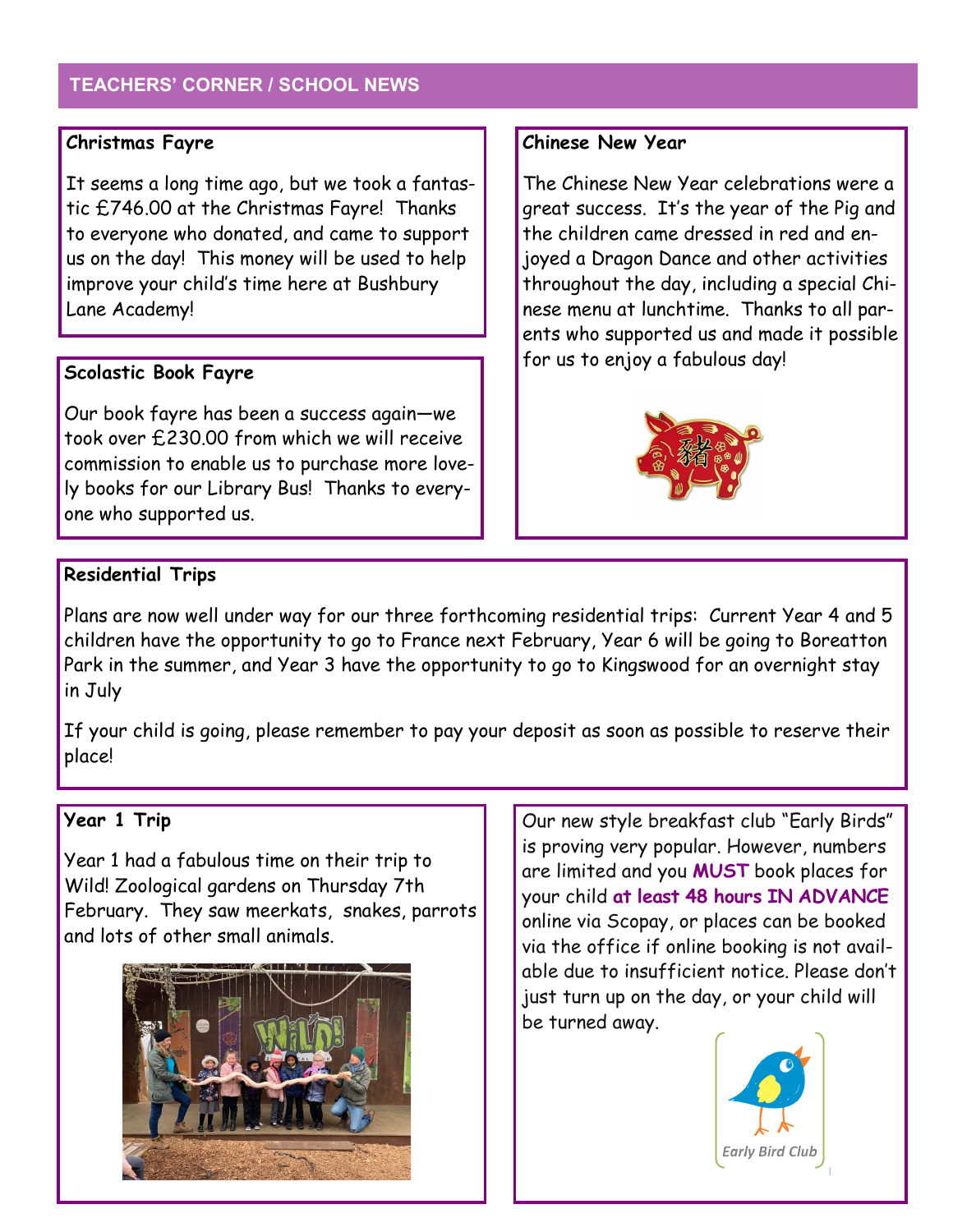## **REMINDERS**

Can we please remind parents/carers NOT to drive up in front of the school when dropping/ collecting children. This area is for staff only and visitors.

Please also park considerately when bringing/collecting your child to/from school— **PLEASE DO NOT** block people's drives along the Stafford Road, or park on zig zags outside the school gate. We advise anyone who has a complaint regarding this to take car registrations and advise the police or Wolverhampton Council.

Thank you for your co-operation with this.

## **COLLECTING CHILDREN**

*IMPORTANT*: If someone other than the normal person is collecting your child from school, please notify the office or class teacher on the day, and give a password.

Parents of the child being collected must notify us, (not the nominated person who will be collecting).

**For the safeguarding of your children, they will NOT be released unless notification and a password is given. Thank you for your co-operation with this.**

## **VALENTINES FUN**

Have a go at making these easy biscuits to give to someone special this Valentines' day!

*Ingredients*:

100g butter, softened

50g caster sugar

●170g plain flour

Ready made coloured icing tubes and edible decorations (optional)

#### *Method*

• Preheat the oven to 180°C/350°F/160°C Fan/Gas Mark 4 and line two baking trays with non-stick baking paper.

 Beat the butter and sugar until pale and creamy, and work in the flour to make a stiff dough. You may find it easier to do this with your hands.

 Turn out onto a lightly floured surface and knead gently until smooth. Roll out to the thickness of a pound coin, and using well-floured heart shape cutters, stamp out 12 hearts.

Carefully transfer to the baking sheet and bake for 12 to 15 minutes.

 Leave to cool on the baking sheet for a few minutes to firm up, before transferring to a wire cooling rack.

 Once they are completely cool, decorate with the ready made icing. You could pipe alternating dots or your own pattern or sprinkle with some edible decorations.

*Tip: Chill the dough if it gets too soft or difficult to work with!*